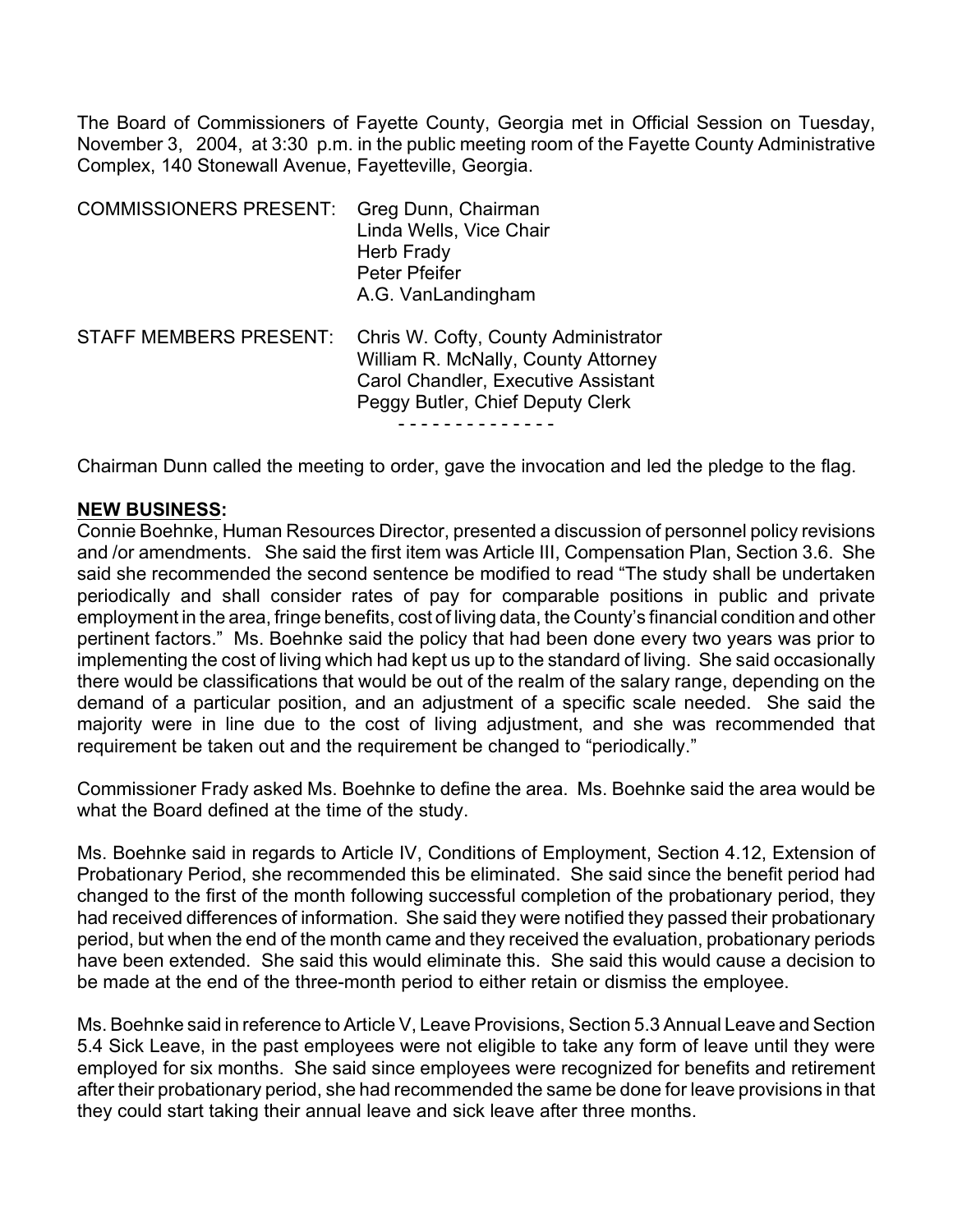## **Meeting Minutes November 3, 2004 Page 2**

Ms. Boehnke said in regards to Article V, Leave Provisions, Section 5.6 Sick Leave, Calculated, this would be the elimination of payment of excess accrual at the end of the year. She said the obligation would be fulfilled this year which was from December 1<sup>st</sup> thru November 30<sup>th</sup>. She said this change would be effective December  $1<sup>st</sup>$  of 2004.

Motion was made by Commissioner VanLandingham to approve the update on the compensation plan with changes as presented. Motion was seconded by Commissioner Wells. Motion carried 5- 0. A copy of the revisions, identified as "Attachment No. 1", follows these minutes and is made an official part hereof.

**CONSENT AGENDA:** Motion was made by Commissioner Wells, seconded by Commissioner Frady, to approve the Consent Agenda as presented. Motion carried 5-0.

### **BID AWARD FOR BALLFIELD LIGHTING TO M&M ELECTRIC, INC.:**

Approval to award the bid for the ballfield lighting at Kiwanis Park and McCurry Park to the low bidder, M&M Electric, Inc., in the amount of \$72,716.00, as recommended by Purchasing Director Tim Jones. A copy of the contract, identified as "Attachment No. 2", follows these minutes and is made an official part hereof.

### **BID AWARD FOR CLEANING SERVICES TO SIG FACILITY MANAGEMENT AND IMAGANN CLEANING SERVICES:**

Approval to award the bid for an annual contract for cleaning services to Sig Facility Management for seven of the buildings at a total of \$1,257 per month, and Imagann Cleaning Services for the cleaning services of the Library at \$1,922 per month and the Water System building at \$715 per month, as recommended by Purchasing Director Tim Jones. A copy of the bid and Agreement, identified as "Attachment No. 3", follows these minutes and is made an official part hereof.

# **BID AWARD FOR WATER SYSTEM DISTRIBUTION PARTS TO FIVE COMPANIES:**

Approval to award the bid for the Water System Distribution Parts to the five companies, Delta Municipal Supply Co., Hayes Pipe Supply, National Water Works, mainline Supply and Ferguson Waterworks, as recommended by Purchasing Director Tim Jones. A copy of the bid identified as "Attachment No. 4", follows these minutes and is made an official part hereof.

### **OLD CLOTHING AND BEDDING DECLARED NON-SERVICEABLE:**

Approval to declare old items of clothing and bedding from the jail as non-serviceable so these items can be destroyed.

**PUBLIC COMMENT:** Members of the public are allowed up to five minutes each to address the Board on issues of concern other than those items which are on this evening's agenda.There was no public comment.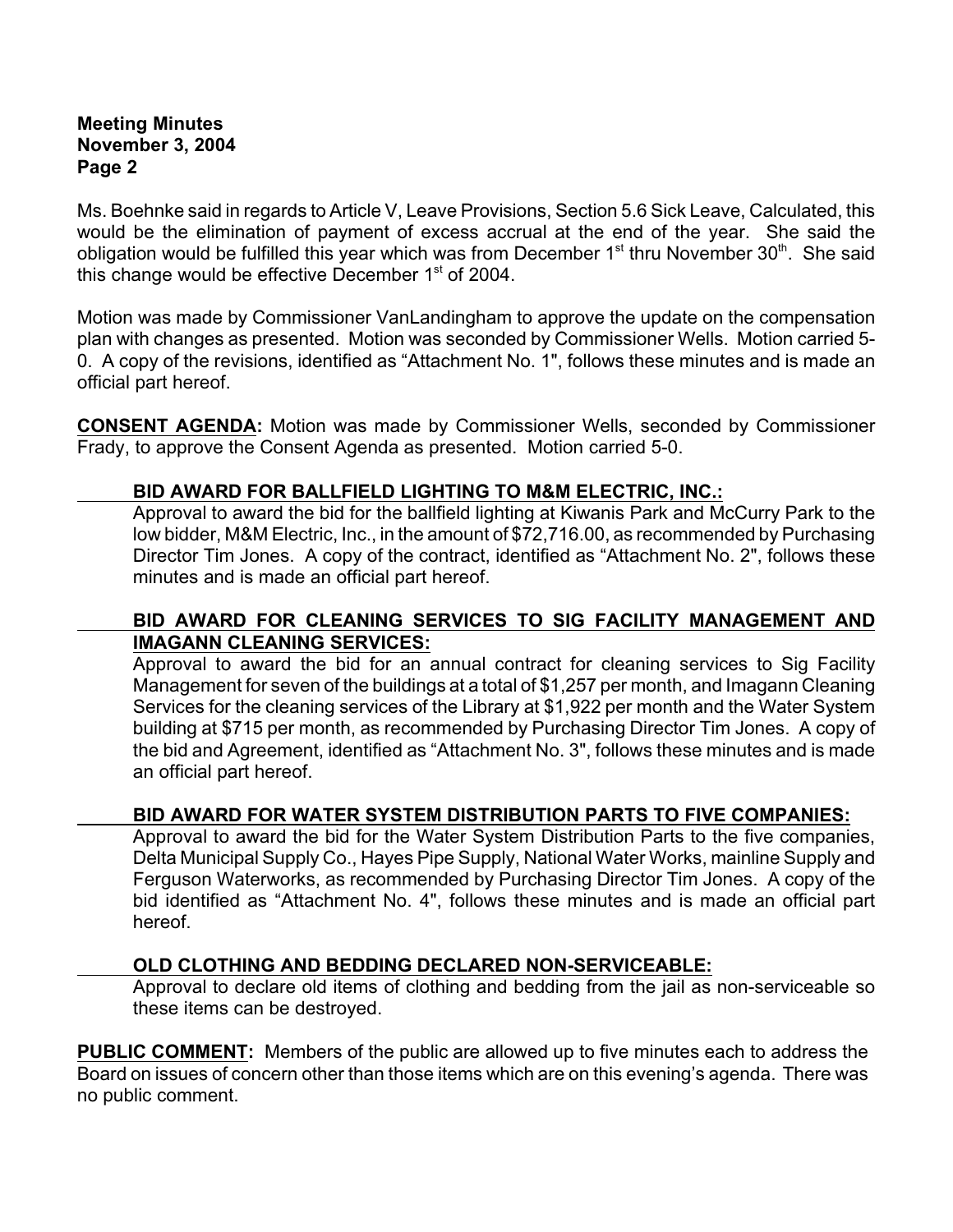**Meeting Minutes November 3, 2004 Page 3**

**STAFF REPORTS:** County Attorney Bill McNally stated the Board had before them a response letter to a letter received from Peachtree City requesting a special service district be provided for EMS. He said the letter proposed that the representatives from Peachtree City and Fayette County meet to explore the best way to provide EMS service to the citizens of Peachtree City. Commissioner Wells said she thought this was a good approach. She said they definitely wanted to consider their request while keeping in mind that the citizens in Peachtree City, as well as all the cities in Fayette County, were part of their responsibility as county wide representatives. She said this was a good way to explore what was in the best interest of everyone in the community. She said this meeting would give them information needed to determine what was the best option for everyone.

Commissioner Frady said he agreed with Commissioner Wells.

Chairman Dunn said for those in the audience who did not know what they were referring to, they had received a request from the City of Peachtree City to establish a special tax district for EMS which would not include Peachtree City. He said the County provides EMS to everyone in the County except Peachtree City and that was of their own choosing several years ago. He said this had apparently become a financial burden on Peachtree City to provide this service for themselves. He said they were asking for some financial relief. He said it was difficult to determine the relative costs of providing the service because Peachtree City's system is run differently than the County's and their accounting procedures were different. He said they wanted to be fair to everyone in the County.

Chairman Dunn said if they created a separate tax district for EMS it would impact every citizen in the County. He said the Board wanted to make sure they could provide the service in a most efficient and cost-effective way to all citizens in Fayette County. He said without detailed data it was impossible to arrive at a sensible alternative.

Chairman Dunn said the letter they were considering sending to Peachtree City asked the City to put a team of people together with a team from the County, which would be composed of public safety personnel and financial personnel. He said the Board's intention was to stay out of it until the experts were able to tell them what the true costs would be to everyone involved.

Commissioner Frady said they had offered on several occasions to do an automatic response with Peachtree City, the same as done with Fayetteville. He said that meant if a 911 call came in the County would all respond to it as well as the city. He said Peachtree City had turned that offer down.

Motion was made by Commissioner Frady to forward the letter to Peachtree City for their consideration. Motion was seconded by Commissioner Pfeifer. Motion carried 5-0. A copy of the letter, identified as "Attachment No. 5", follows these minutes and is made an official part hereof.